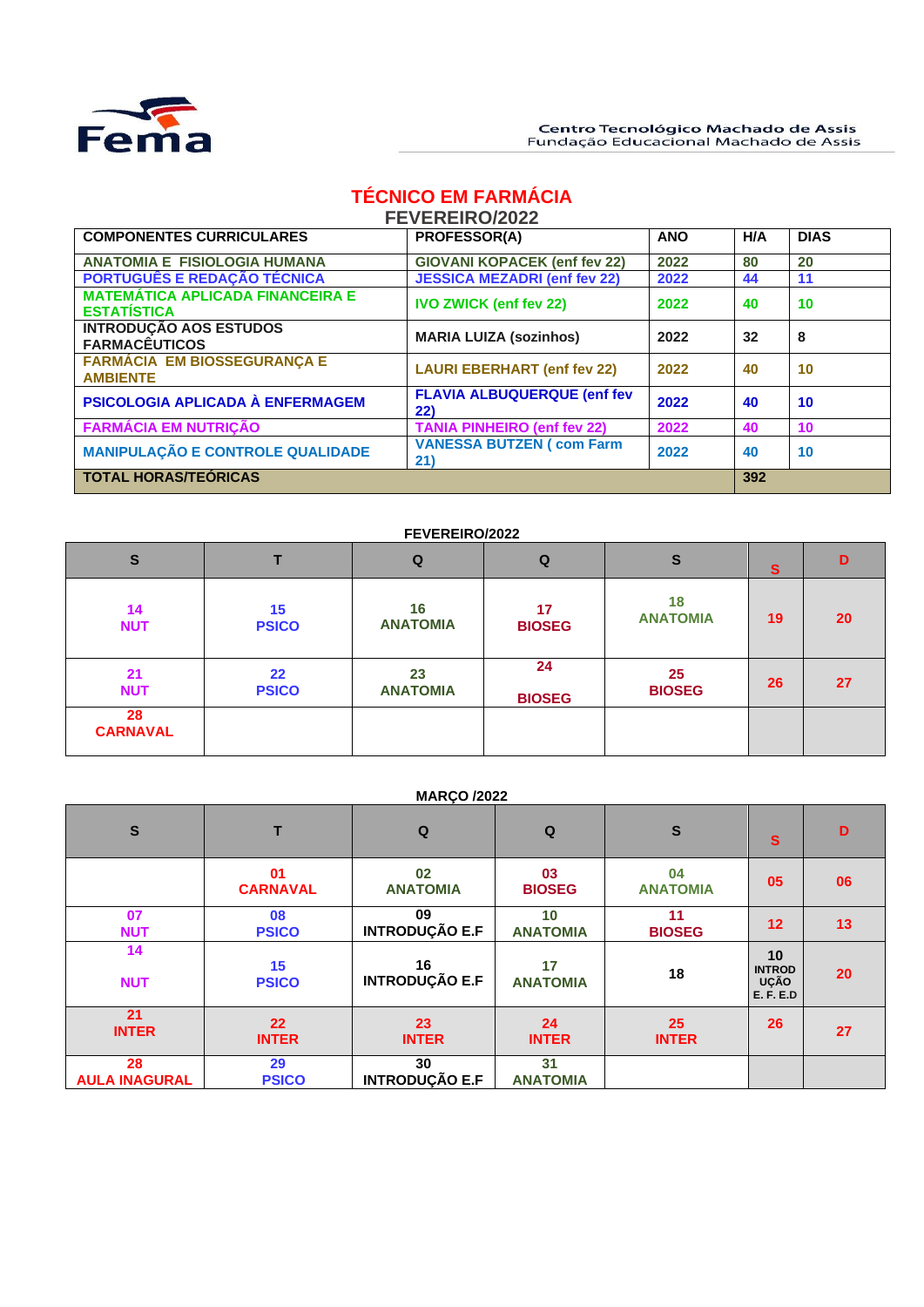

|                                |                                 | <b>ABRIL/2022</b>                         |                       |                        |                                        |    |
|--------------------------------|---------------------------------|-------------------------------------------|-----------------------|------------------------|----------------------------------------|----|
| $\mathbf{s}$                   | T                               | Q                                         | Q                     | $\mathbf{s}$           | $\mathbf{s}$                           | D  |
|                                |                                 |                                           |                       | 01<br><b>BIOSEG</b>    | 02                                     | 03 |
| 04<br><b>NUT</b>               | 05<br><b>PSICO</b>              | 06<br><b>INTRODUÇÃO E.F</b>               | 07<br><b>ANATOMIA</b> | 08<br><b>BIOSEG</b>    | 09<br><b>INTROD</b><br>UÇÃO<br>E.F E.D | 10 |
| 11<br><b>NUT</b>               | 12 <sub>2</sub><br><b>PSICO</b> | 13<br><b>INTRODUÇÃO E.F</b>               | 14<br><b>FERIADO</b>  | 15<br><b>PASCOA</b>    | 17                                     | 18 |
| 18<br><b>NUT</b>               | 19<br><b>PSICO</b>              | 20<br><b>CUM</b><br><b>INTRODUÇÃO E.F</b> | 21<br><b>FERIADO</b>  | $22 \,$<br><b>PORT</b> | 23                                     | 24 |
| $25\phantom{.0}$<br><b>NUT</b> | 26<br><b>PSICO</b>              | 27                                        | 28<br><b>ANATOMIA</b> | 29<br><b>PORT</b>      | 30                                     |    |

# **ABRIL/2022**

# **MAIO//2022**

| $\mathbf{s}$                       | T                                     | $\mathbf Q$                           | $\mathbf Q$           | $\mathbf{s}$      | $\mathbf{s}$                       | D  |
|------------------------------------|---------------------------------------|---------------------------------------|-----------------------|-------------------|------------------------------------|----|
|                                    |                                       |                                       |                       |                   |                                    | 01 |
| 02<br><b>NUT</b>                   | 03<br><b>PSICO</b><br><b>AV. ACUM</b> | 04                                    | 05<br><b>ANATOMIA</b> | 06<br><b>PORT</b> | 07<br><b>ANATOMIA</b><br><b>ED</b> | 08 |
| 09<br><b>NUT</b><br><b>AV. CUM</b> | 10 <sup>°</sup><br><b>BIOSEG</b>      | 11                                    | 12<br><b>MAT</b>      | 13<br><b>PORT</b> | 14                                 | 15 |
| 16<br><b>BIOSEG</b>                | 17<br><b>MANIPULAÇÃO</b>              | 18<br><b>BIOSEG</b><br><b>AV.ACUM</b> | 19<br><b>MAT</b>      | 20<br><b>PORT</b> | 21                                 | 22 |
| 23<br><b>ANATOMIA</b>              | 24<br><b>MANIPULAÇÃO</b>              | 25<br><b>ANATOMIA</b>                 | 26<br><b>MAT</b>      | 27<br><b>PORT</b> | 28                                 | 29 |
| 30<br><b>ANATOMIA</b>              | 31<br><b>MANIPULAÇÃ</b>               |                                       |                       |                   |                                    |    |